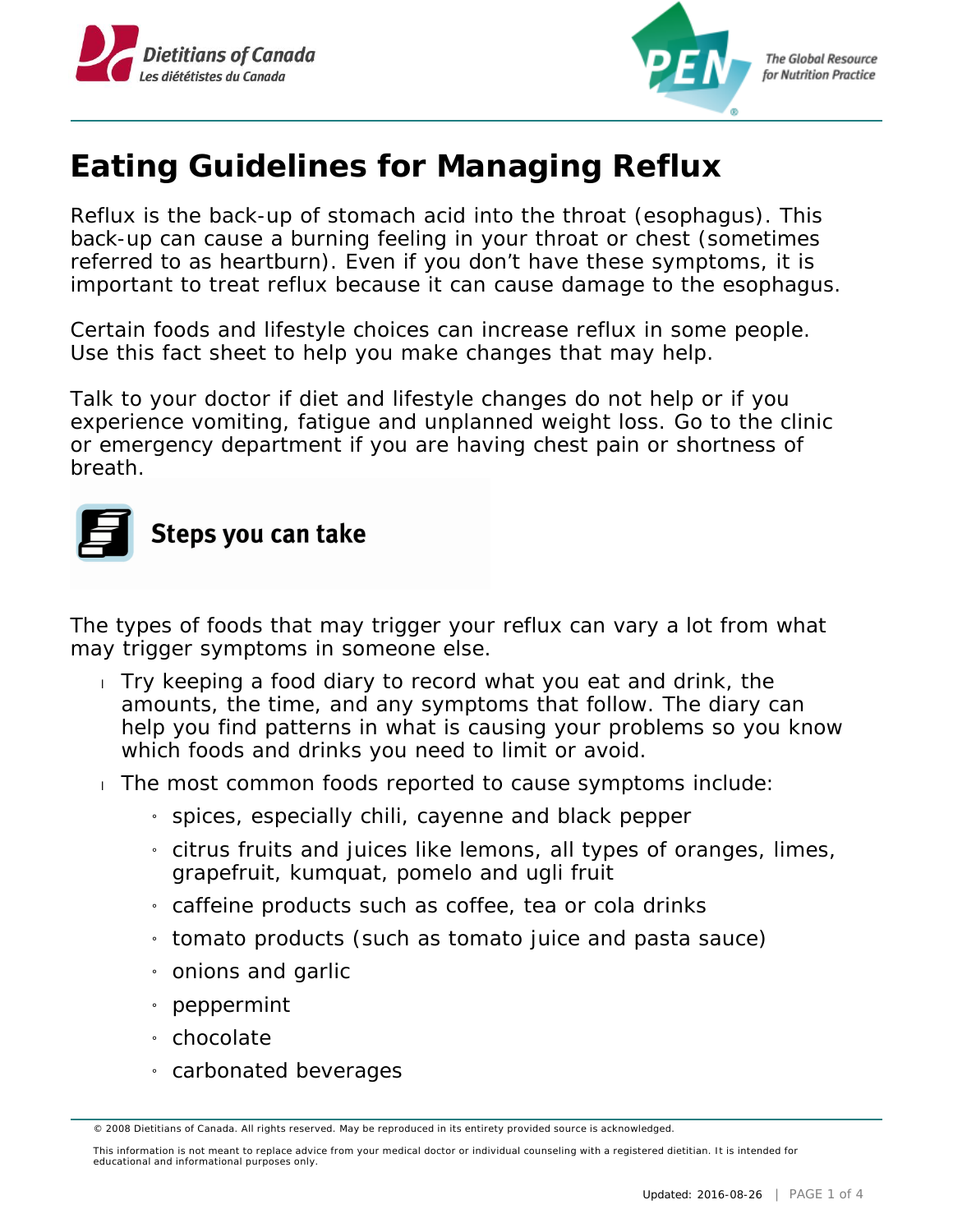



You may find that eating a high fat, high calorie meal or large amounts of food at one time causes you discomfort with an increase in symptoms. Try eating smaller and lower fat meals.

Aim for a healthy body weight range (BMI between 18.5-25). Being overweight, especially around the waist, is a risk factor for reflux. Losing weight may help with your symptoms. See Additional Resources for more information on BMI and how to lose weight.

Eat a variety of foods. Use [Canada's Food Guide](http://www.healthcanada.gc.ca/foodguide) to help you plan your meals and snacks and choose the amounts to eat to promote a healthy body weight for your sex and age.

- Choose lower fat dairy products such as skim or 1% milk and yogurt and lower fat cheese (less than 20% M.F.).
- Remove all visible fat from meat and skin from poultry before cooking. Use lean ground beef and pork and drain off the fat after browning. Choose plant-based, low fat alternatives like lentils, chickpeas and tofu often.
- Snack on foods such as vegetables and fruit, and lower fat whole grain crackers.
- $\Box$  Limit the following to special occasions:
	- » baked goods (such as cookies, cakes and muffins)
	- » soft drinks
	- » chocolate
	- <sub>i</sub> candy
	- » deep fried foods (such as French fries).
- Limit the fat you use at the table and in cooking, such as margarine, butter, oil, salad dressing, to 30 to 45 mL (2 to 3 Tbsp) each day. Refer to Additional Resources below for more information on different kinds of fats and how to include healthier fats in your diet.

If you drink alcohol, do so in moderation. Men should have no more than 15 drinks a week with no more than three drinks a day; and women should have no more than 10 drinks a week with no more than two drinks a day, on most days. A standard drink is equal to:

341mL (12 oz.) bottle of 5% beer, cider and cooler

<sup>© 2008</sup> Dietitians of Canada. All rights reserved. May be reproduced in its entirety provided source is acknowledged.

This information is not meant to replace advice from your medical doctor or individual counseling with a registered dietitian. It is intended for educational and informational purposes only.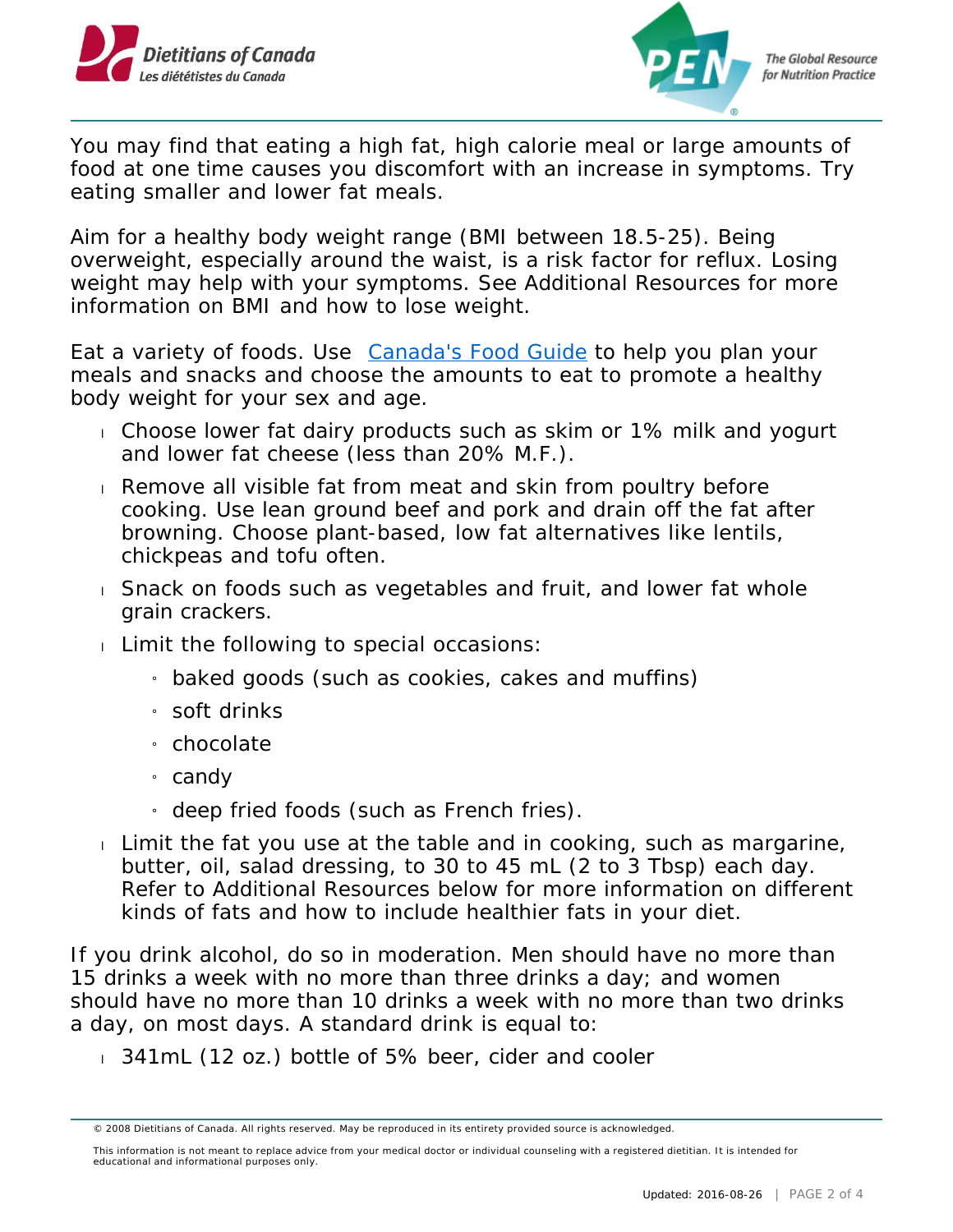



**The Global Resource** for Nutrition Practice

- $142mL$  (5 oz.) glass 12% wine
- 43mL (1.5 oz.) shot of 40% spirits

Other ways that may help to relieve your reflux include:

- Avoid lying down two to three hours after eating.
- Raise the head of your bed 20 cm (seven to eight inches) when sleeping. Try using "bed blocks," special foam wedges or pillows.
- Sleep on your left side.
- Wear clothing that is not tight across your waist.
- Include regular physical activity to help manage your symptoms.



- **Eating Guidelines to Lower the Fat in Your Diet** [www.pennutrition.com/viewhandout.aspx?](http://www.pennutrition.com/viewhandout.aspx?Portal=UbY=&id=JMzqUQY=&PreviewHandout=bA==) [Portal=UbY=&id=JMzqUQY=&PreviewHandout=bA==](http://www.pennutrition.com/viewhandout.aspx?Portal=UbY=&id=JMzqUQY=&PreviewHandout=bA==)
- **Eating Guidelines to Cook and Prepare Foods Using Less Fat** [www.pennutrition.com/viewhandout.aspx?](http://www.pennutrition.com/viewhandout.aspx?Portal=UbY=&id=JMzqUQc=&PreviewHandout=bA==) [Portal=UbY=&id=JMzqUQc=&PreviewHandout=bA==](http://www.pennutrition.com/viewhandout.aspx?Portal=UbY=&id=JMzqUQc=&PreviewHandout=bA==)
- Healthy Steps for Healthy Weight Loss: Getting Started [www.pennutrition.com/viewhandout.aspx?](http://www.pennutrition.com/viewhandout.aspx?Portal=UbY=&id=JMfrXwQ=&PreviewHandout=bA==) [Portal=UbY=&id=JMfrXwQ=&PreviewHandout=bA==](http://www.pennutrition.com/viewhandout.aspx?Portal=UbY=&id=JMfrXwQ=&PreviewHandout=bA==)
- Food and Symptom Journal [www.pennutrition.com/viewhandout.aspx?](http://www.pennutrition.com/viewhandout.aspx?Portal=UbY=&id=J8frWQ0=&PreviewHandout=bA==) [Portal=UbY=&id=J8frWQ0=&PreviewHandout=bA==](http://www.pennutrition.com/viewhandout.aspx?Portal=UbY=&id=J8frWQ0=&PreviewHandout=bA==)
- BMI Calculator [www.hc-sc.gc.ca/fn-an/nutrition/weights-poids/guide](http://www.hc-sc.gc.ca/fn-an/nutrition/weights-poids/guide-ld-adult/bmi_chart_java-graph_imc_java-eng.php)[ld-adult/bmi\\_chart\\_java-graph\\_imc\\_java-eng.php](http://www.hc-sc.gc.ca/fn-an/nutrition/weights-poids/guide-ld-adult/bmi_chart_java-graph_imc_java-eng.php)

*These resources are provided as sources of additional information believed to be reliable and accurate at the time of publication and should not be considered an endorsement of any information, service, product or company.*



This information is not meant to replace advice from your medical doctor or individual counseling with a registered dietitian. It is intended for educational and informational purposes only.

<sup>© 2008</sup> Dietitians of Canada. All rights reserved. May be reproduced in its entirety provided source is acknowledged.